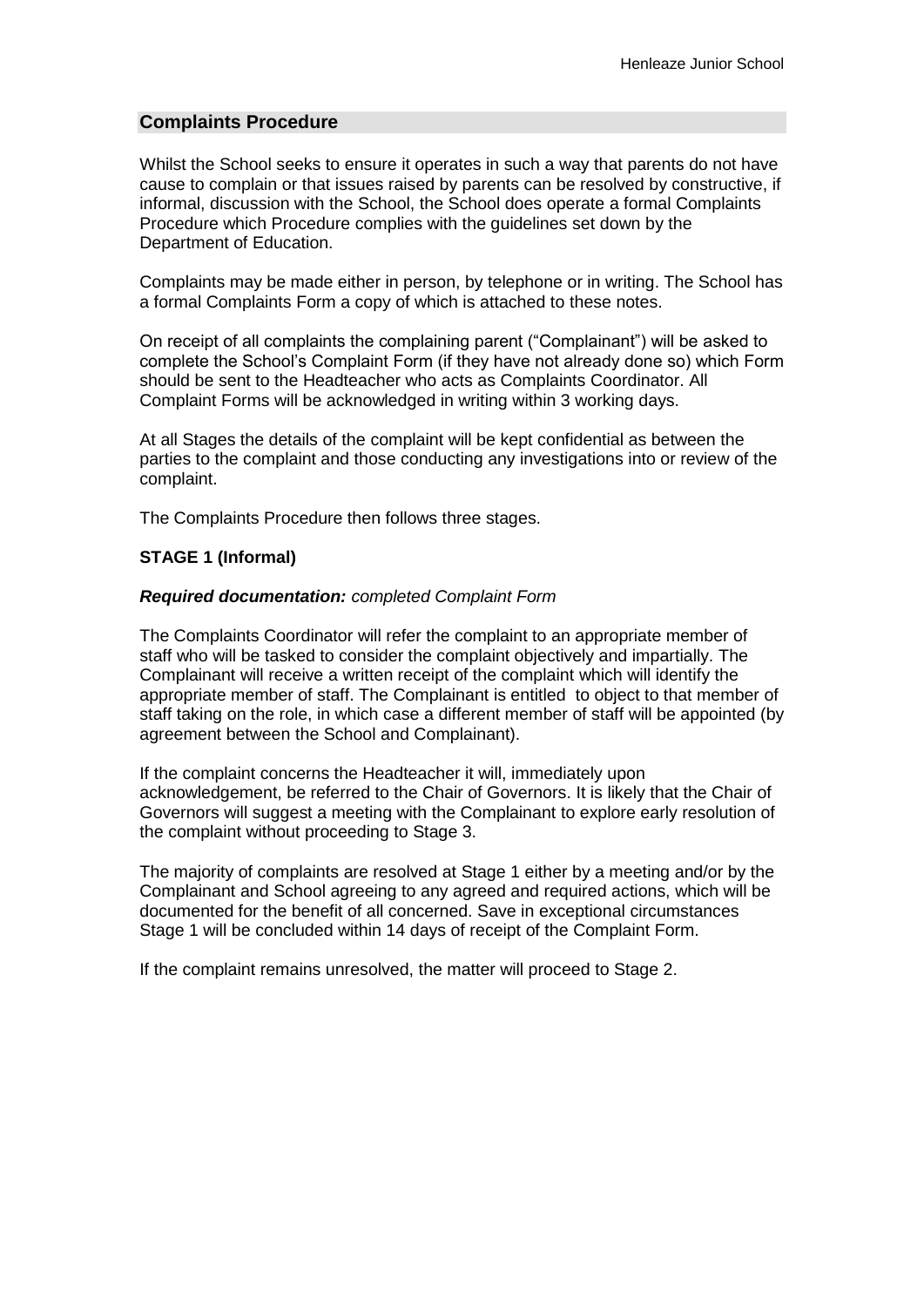# **STAGE 2 (Formal)**

*Required documentation: completed Complaint Form PLUS documentation relating to Stage 1.*

If no satisfactory outcome has been achieved at the conclusion of Stage 1, or if the Complainant is dissatisfied with the way the complaint has been handled at Stage 1, the complaint will be referred to the Headteacher (or if the complaint concerns the Headteacher to the Chair of Governors).

The Headteacher/Chair of Governors will meet with the Complainant at the earliest opportunity and in any event within 7 working days of the conclusion of Stage 1 to seek to resolve the Complaint to the satisfaction of all parties. Any resolution will be documented.

If the Complaint remains unresolved the matter will proceed to Stage 3.

# **STAGE 3 (Panel)**

*Required documentation: completed Complaint Form PLUS documentation relating to Stages 1 and 2.*

If no satisfactory outcome can be reached following stage 2 then the complaint will be referred to the Chair of Governors. At this stage the Complainant may wish to provide the Chair of Governors with a further written complaint to include their summary of why the complaint has not been resolved by the procedures set out in Stages 1 and 2.

The Chair of Governors will convene a Complaints Panel ("the Panel") made up of at least 3 people who were not directly involve in the matter being complained about and one of whom must be independent of the management and running of the school. The role of the Panel is to consider the complaint and to decide on appropriate action to be taken by the school.

The Complainant will be invited to present the complaint to the Panel in person and may bring or submit such evidence as the Complainant deems appropriate including bringing witnesses to the Panel. The Headteacher will respond on behalf of the school and may also submit such evidence as the school deems appropriate.

Having heard both the Complainant and the Headteacher the Panel will consider the matter in private. The Complainant and Headteacher will be informed of the Panel's decision in writing within 3 working days of the Panel meeting the Complainant or such other time scale as agreed with the Complainant.

## **If the complainant is still unsatisfied with the outcome, they may submit a complaint to the EFA using the [Schools Complaint Form](https://form.education.gov.uk/fillform.php?self=1&form_id=cCCNJ1xSfBE&type=form&ShowMsg=1&form_name=Contact+the+Department+for+Education&noRegister=false&ret=%2Fmodule%2Fservices&noLoginPrompt=1) available on the [www.gov.uk](http://www.gov.uk/) website.**

Threatening behaviour or abusive language towards anyone involved in the complaints process will not be tolerated at any stage. If a complainant were to behave in such a way, meetings or discussions would be terminated and attempt made to find an alternative and appropriate way to continue. If this is not possible, the school will involve any other appropriate agencies in order for the complaint to be addressed fairly and justly.